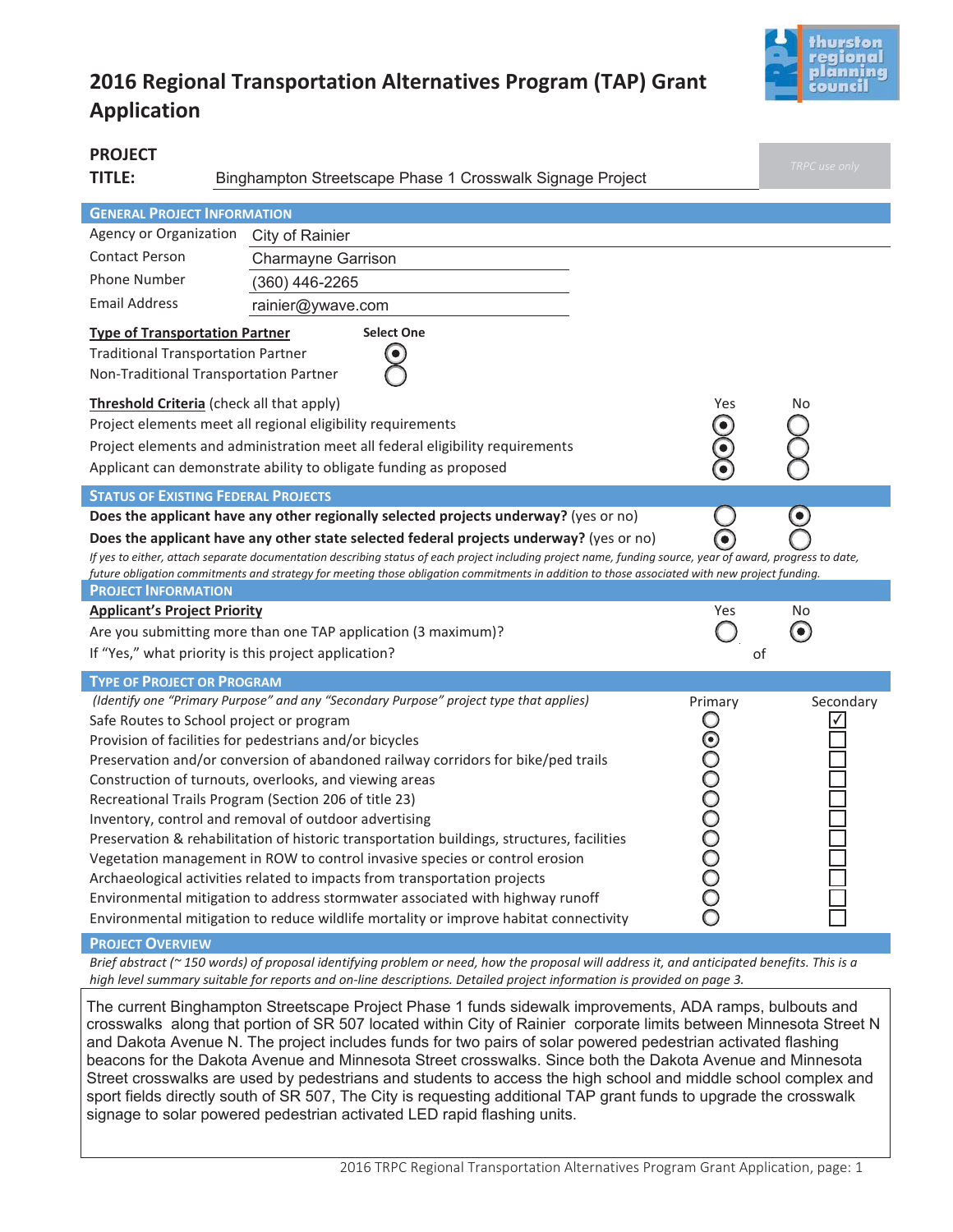|                                                                                   | PROJECT LOCATION AND DETAILS - applicants may submit a map of the project or program/service area                                                                  |                                                                   |                                         |  |
|-----------------------------------------------------------------------------------|--------------------------------------------------------------------------------------------------------------------------------------------------------------------|-------------------------------------------------------------------|-----------------------------------------|--|
|                                                                                   |                                                                                                                                                                    | Project Location City of Rainier Minnesota St/SR 507 intersection |                                         |  |
| <b>Construction Projects</b>                                                      | Type of Construction Project crosswalk signage<br>Length/Size of Construction Project                                                                              |                                                                   |                                         |  |
|                                                                                   | Delivery Area of Program/Service                                                                                                                                   |                                                                   |                                         |  |
| <b>Programs/Services</b>                                                          | <b>Duration of Program/Service</b>                                                                                                                                 |                                                                   |                                         |  |
| <b>PROJECT PHASING AND COSTS</b>                                                  |                                                                                                                                                                    |                                                                   |                                         |  |
| Identify project phases and costs                                                 |                                                                                                                                                                    | <b>Phase</b>                                                      | <b>Cost</b>                             |  |
| Preliminary Engineering/Design:<br><b>Construction Projects</b>                   |                                                                                                                                                                    |                                                                   | \$                                      |  |
| (mark the appropriate phase and                                                   |                                                                                                                                                                    | Right-of-Way:                                                     | \$                                      |  |
| enter cost)                                                                       |                                                                                                                                                                    | v<br>Construction:                                                | \$27,000                                |  |
| <b>Program or Operational Element</b><br><b>Program or Operations Cost:</b>       |                                                                                                                                                                    |                                                                   | \$                                      |  |
| <b>Costs</b>                                                                      |                                                                                                                                                                    | Other Cost:                                                       | $\overline{\boldsymbol{\varsigma}}$     |  |
| Total Project Cost (Sum of all praject phase costs identified above):<br>\$27,000 |                                                                                                                                                                    |                                                                   |                                         |  |
| <b>YEAR OF OBLIGATION</b>                                                         |                                                                                                                                                                    |                                                                   |                                         |  |
| FFY 2017 - 2019 Project Obligation                                                |                                                                                                                                                                    | 2017<br>2018<br>2019                                              |                                         |  |
| Select the preferred federal fiscal year the project will                         |                                                                                                                                                                    |                                                                   |                                         |  |
| obligate*                                                                         |                                                                                                                                                                    |                                                                   |                                         |  |
| Select an alternate federal fiscal year the project could<br>V                    |                                                                                                                                                                    |                                                                   |                                         |  |
| obligate                                                                          | * Applicants are expected to obligate their project on time, as stated on this application and indicated on the award letter, if the project proposal is selected. |                                                                   |                                         |  |
| <b>TAP FUNDING REQUEST AND MATCHING REVENUES</b>                                  |                                                                                                                                                                    |                                                                   |                                         |  |
| <b>Federal Funding Request and Match (non-federal share)</b>                      |                                                                                                                                                                    |                                                                   | *Applicants must provide a              |  |
|                                                                                   | From Project Applicant* Local funding or other sources                                                                                                             | \$3,645                                                           | minimum of 13.5% non-federal            |  |
|                                                                                   | <b>State funding</b>                                                                                                                                               | Ś.                                                                | share to federal share.<br>Example      |  |
|                                                                                   | <b>TAP Grant Request</b>                                                                                                                                           | \$23,355                                                          | Total Project Cost is \$100,000         |  |
|                                                                                   |                                                                                                                                                                    |                                                                   | Minimum non-federal share:              |  |
|                                                                                   | Total Project/ Phase Revenue \$ 27,000                                                                                                                             |                                                                   | \$13,500<br>Federal STP Funds: \$86,500 |  |
|                                                                                   |                                                                                                                                                                    |                                                                   |                                         |  |
| <b>CERTIFICATION ACCEPTANCE</b>                                                   |                                                                                                                                                                    |                                                                   |                                         |  |
| <b>CA Agency and</b>                                                              |                                                                                                                                                                    |                                                                   |                                         |  |
| Representative                                                                    | <b>WSDOT, Neal Campbell</b>                                                                                                                                        |                                                                   |                                         |  |
|                                                                                   |                                                                                                                                                                    |                                                                   |                                         |  |
| <b>CA Signature and Date</b>                                                      |                                                                                                                                                                    |                                                                   |                                         |  |
|                                                                                   |                                                                                                                                                                    |                                                                   |                                         |  |
|                                                                                   |                                                                                                                                                                    |                                                                   |                                         |  |

### **Project Verification and Endorsement**

This project proposal reflects established local funding priorities consistent with the Regional Transportation Plan. Costs represent accurate planning level estimates needed to accomplish the work described herein. The project described is financially feasible, and local match revenue identified above is available and will be committed to the project if it receives the requested TAP grant. If selected, the project will obligate funding in Federal Fiscal Year 2016, prior to August 1, 2016. Failure to do so will result in loss of funding for the project. I realize that the use of federal funds for this project entails administrative and project compliance requirements over which TRPC has no control, and for which this agency or organization will be responsible.

This project has the full endorsement of the governing body/leadership of this agency or organization.

Jon Hinton, P.E. City Engineer

Name and Title of Designated Representative

Signature of Designated Representative

 $10/17/16$ 

2016 TRPC Regional Transportation Alternatives Program Grant Application, page: 2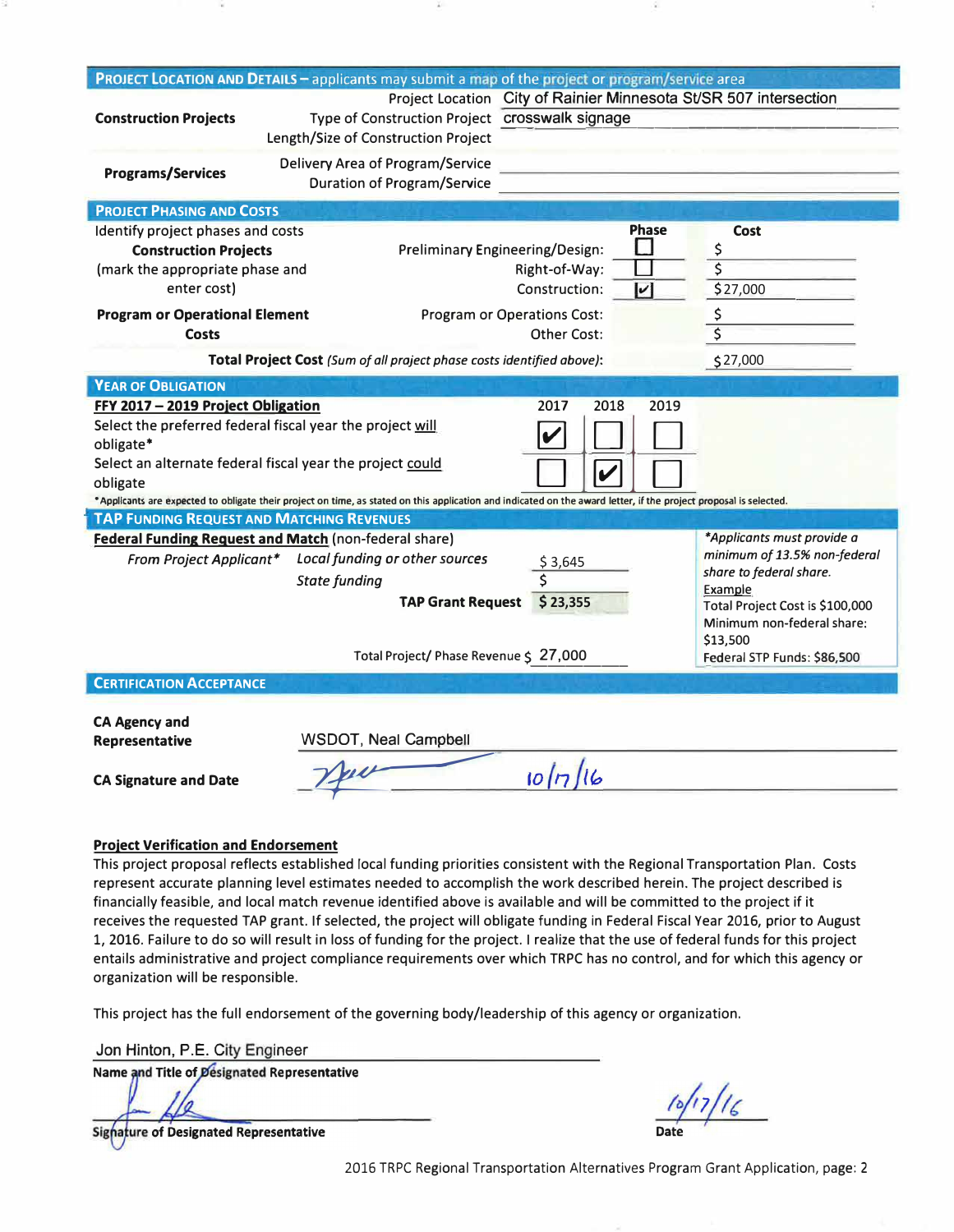#### **Project Title:**  Binghampton Streetscape Phase 1 Crosswalk Signage Project

## **SUPPORT FOR RECOGNIZED REGIONAL INITIATIVES**

*Identify any ways in which the proposed project supports existing regional initiatives. Examples of such initiatives include, but are not limited to, Sustainable Thurston, Urban Corridor Communities, Walk and Roll, Healthy Kids Safe Streets, Thurston Thrives, Commute Trip Reduction.* 

The proposed crosswalk flasher sign upgrades would be added to the Binghampton Streetscape Proiect (Phase 1). This project implements several regional initiatives including the Sustainable Thurston Plan, the 2025 Regional Transportation Plan, the Thurston Bountiful Byway, the South Thurston Economic Development Initiative (STEDI), and the Main Street 507 Project.

## **PROJECT DESCRIPTION & SIGNIFICANCE (2 PAGES MAX, 10 POINT FONT MINIMUM)**

*Using the space provided on pages 3 and 4 below, please address the following in your narrative: Describe the proposed project and why it is a regional funding priority, paying particular attention to benefits the proposal will deliver. Consider all modes of travel in your*  description. Identify any collaboration or partnership with other entities with a vested interest in this project. Note whether this project *leverages previous work, such as an implementation phase of a previous study or design phase, or whether it lays the groundwork for subsequent implementation phases. Describe any efforts that will help ensure this project can meet its obligation commitments. Indicate how this proposal supports the goals and policies of the Regional Transportation Plan, the transportation initiatives in Sustainable Thurston, or other adopted community plans and goals.*

The proposed crosswalk flasher sign upgrades would be part of the previously TAP funded Binghampton Streetscape Project Phase 1 which will enhance pedestrian space in downtown Rainier and improve crossing oportunities for residents, shoppers, and area students,

This project has grown out of several regional initiatives including Sustainable Thurston, the Thurston Bountiful Byway, the South Thurston Economic Development Initiative (STEDI), and the Main Street 507 Project. Regional support is perhaps best summarized in the Sustainable thurston plan which states, "Create safe and vibrant South County city and town centers that foster entrepreneurship, active transportation, civic pride, and a sense of place." (Goal C-2)

the project is reflected in Rainier's preferred alternative from the Thurston Regional planning Council-led Main Street 507 Project, a planning effort previously funded by Surface Transportation Program funding, and is a priority of regional plans including Sustainable Thurston and the 2025 Regional transportation Plan.

The Main Street 507 Project resulted in three primary goals for Rainier, addressing traffic concerns, enhancing pedestrian space and improving community character and aesthetics.